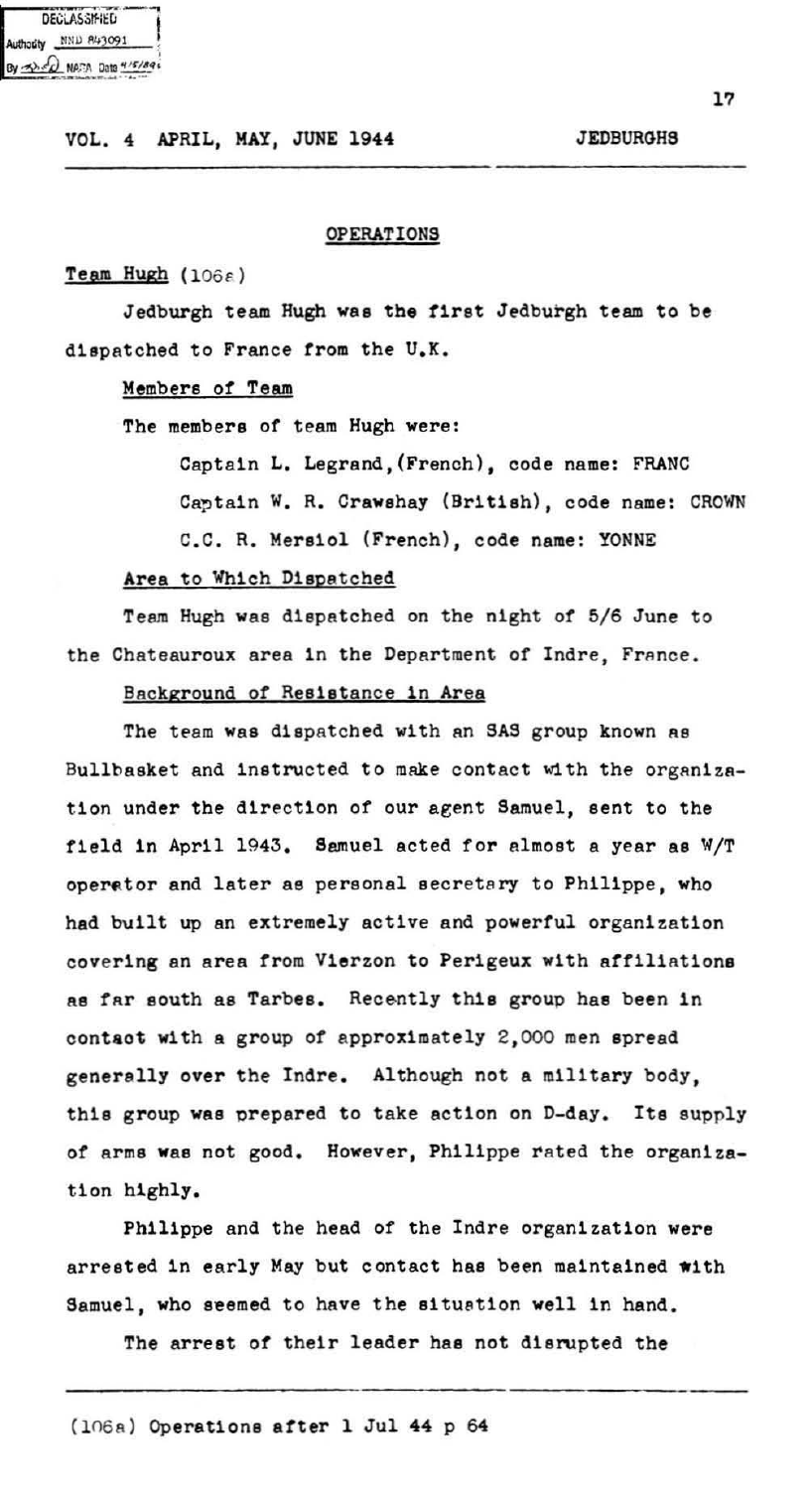DECLASSMIED NND 843091 NATA Data 9/5/89

#### **JEDRURGHS**

### Operations Team Hugh (Cont'd)

organization as is evidenced by the fact that receiving grounds for operations had been received and the circuit organizing Lysander pick-ups in the Indre was functioning normally

There was no information on organized groups of maguis available. However, the points suggested for dropping stores suggested that there might be some well armed groups up in the wooded region east and northeast of Leblanc.

The region was under the authority of a Delegue Militaire Regional.

### Purpose of Mission

The primary task of team Hugh was to help SAS in the establishment of their base, which was to be reinforced by other SAS troops and from which raids could be carried out on enemy lines of communication. The team was to arrange whatever assistance from resistance needed by SAS to establish the base.

The team was to report to SFHQ as to the state of resistance elements in the area in terms of personnel. leadership, arms and potentialities. No attempt was to be made to organize large groups in this area unless specifically instructed by SFHQ.

The mission was also to consult with the leader of the group to which it was assigned on the advantages of contacting other groups operating in the area such as the Delegue Militaire Regional or the F.F.I. Chief.

## Method of Dropping and Reception Committee

The team was to be dropped blind with an SAS group at a designated spot.

 $1A$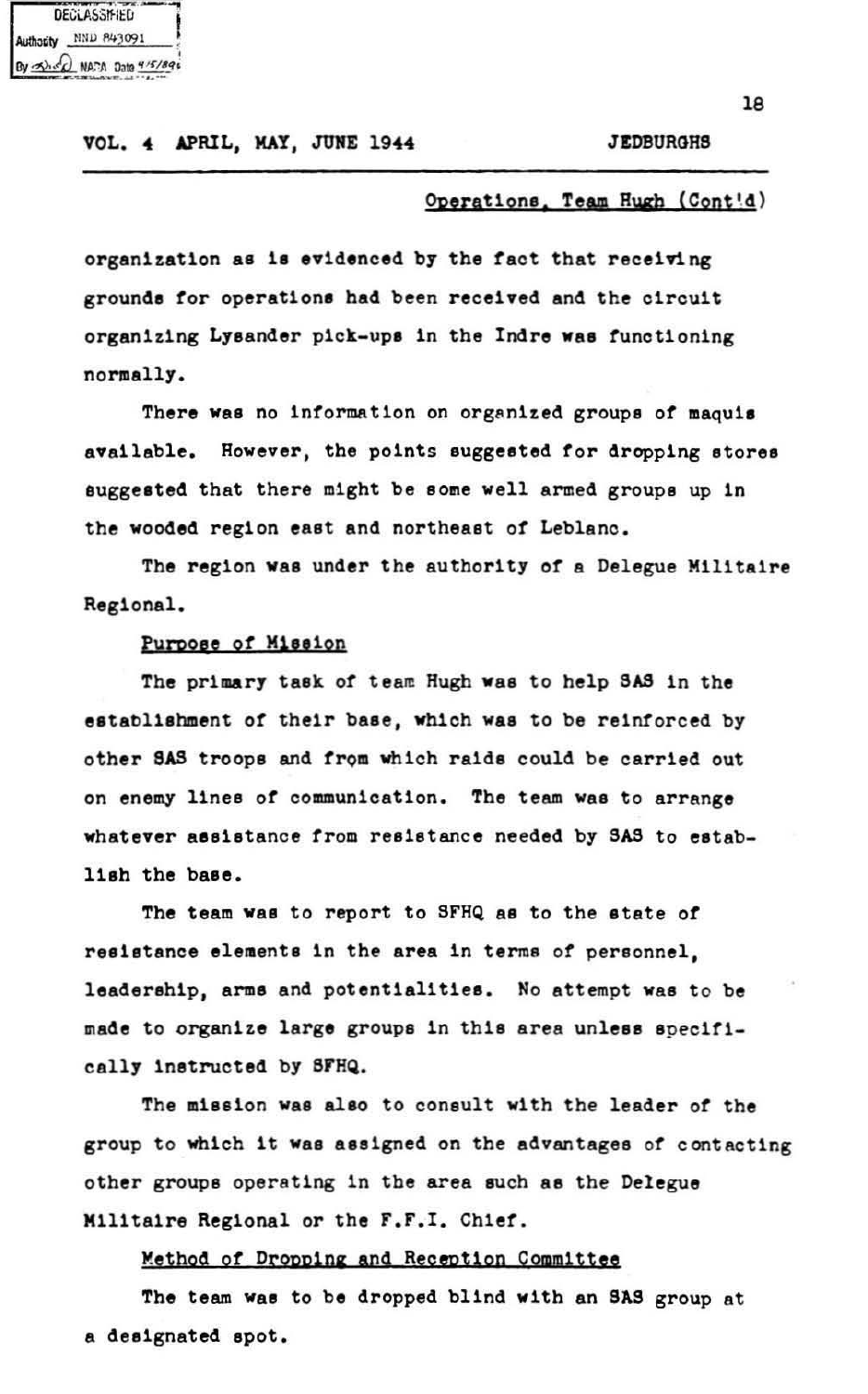| <b>DECLASSMIED</b><br>Į |                            |  |  |
|-------------------------|----------------------------|--|--|
|                         | Authority _NND R43091      |  |  |
|                         | By 3) or NATA Data 4/5/89; |  |  |

#### **JEDBURGHS**

# Operations, Team Hugh (Cont'd)

### Equipment

The standard Jedburgh load (107) was dropped with the team.

### Scale of Air Support Likely

The military situation would determine the amount of future aircraft deliveries. However, the team was instructed to accept assistance from resistance where needed, but no general recruiting requiring large amounts of supplies was to be undertaken unless otherwise instructed.

## Communications

2 W/T sets were dropped with the team. Contact with the Home Station was to be established as soon as possible.

Should it become necessary for the team to identify itself to any group, arrangements were made for an agreed message to be broadcast over BBC.

### **Finance**

Each of the officers took 100,000 French francs and 50 American dollars. The W/T operator took 50,000 French francs and 50 American dollars.

## Relations with Other Allied Units

Special Airborne Services. The mission of the team was to act as the link between SAS and resistance groups. They were not to be under the command of SAS, but they would as far as possible see that the operations of any group they contacted conformed to the requirements of the SAS commander.

Other Jedburgh Parties. If contact with resistance proved successful, and if SFHQ instructed the team to organize group resistance. it would be possible to send further Jedburgh teams upon request. In this case, the team would arrange for reception of such additional teams.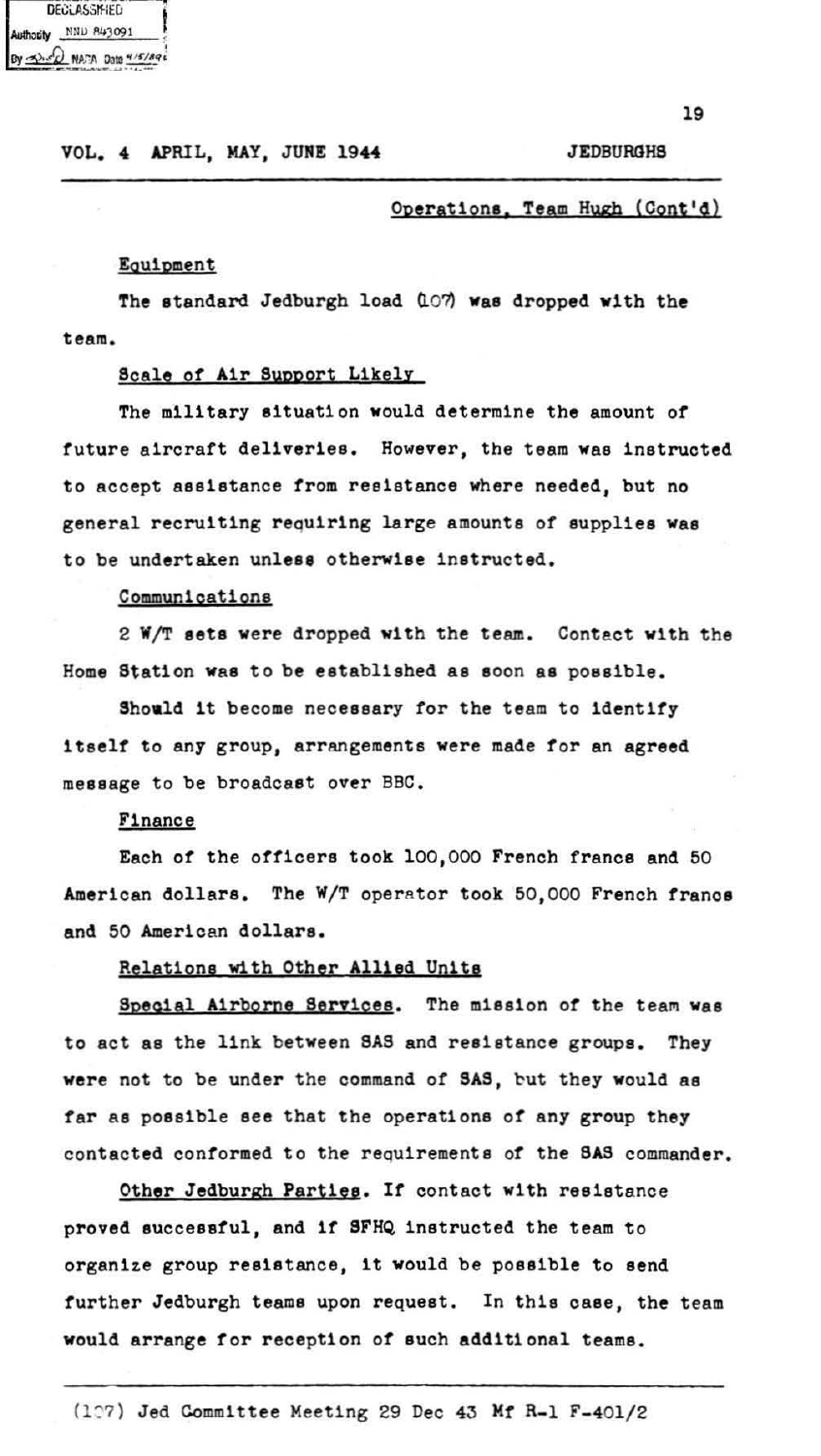| DECLASSIFIED |                            |  |  |
|--------------|----------------------------|--|--|
|              |                            |  |  |
|              | By 3) of MATA Data 415/891 |  |  |

#### **JEDBURGHS**

### Operations, Team Hugh (Cont'd)

Allied Forces. If Overrun. If overrun by Allied Forces the team was instructed to report to the nearest Allied unit and ask for the intelligence officer. They were not to give him any details of the work but merely ask this officer to pass them to the nearest SF staff. This staff would identify the team and pass them back to SFHQ.

Action

Upon Arrival in the Field. Upon arrival in the field the team was directed to proceed to a designated spot where they would be contacted by a person who would establish his identity by use of a pre-arranged message. Then they would carry out their mission and establish contact with resistance groups who could help them in establishing the SAS base. It was not the intention of the group to establish a base which would be held indefinitely for resistance, but rather one to be used for raiding enemy lines of communication. Consequently, choosing a suitable location was important.

If Withdrawal Should Become Necessary. If the team should have completed its mission, or if its return to the U.K. was desired, instructions for exfiltration would be sent through the team's normal radio channels.

If Captured. The team took no cover story with it to the field, so in event of being taken prisoner they would be taken as soldiers in uniform performing their ordinary military duties. Every established law of warfare would apply to them and they would give their name, rank, and number only.

20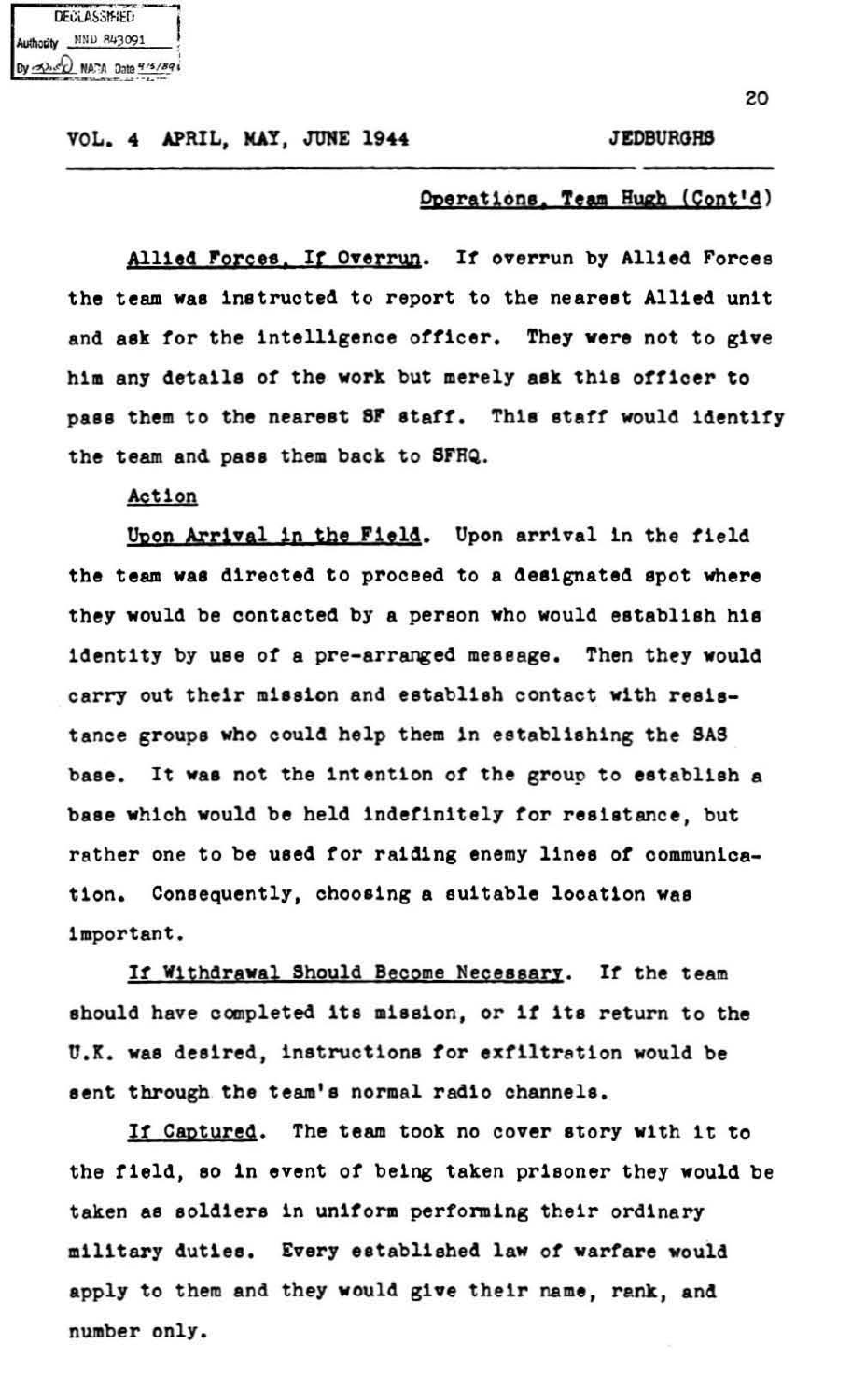| <b>DECLASSMIED</b>         |  |
|----------------------------|--|
| Authority NISD Riv3091     |  |
| By - A) - CO NATA DIM Y'EA |  |

**JEDRURGHS** 

# Operations, Team Hugh (Cont'd)

#### Information Provided to Team

The following information was given to the team prior

- to its being dispatched:
	- a. Enemy order of battle in the area.
	- b. Location and defense of airdrome and factory.
	- c. Police and Gestapo locations.
	- d. Information regarding curfew and restrictions in the area.
	- e. Topography of the area
	- f. List and description of other Allied agents operating in the area:
		- 1. Ellipse. Delegue Militaire of Region 5.
		- 2. Bacon. Chef D'Operations.
		- 3. Croc, sabotage instructor.

## First Word from Field

On 6 June Hugh reported his safe arrival in the following

W/T message (LOB): "All arrived safely with all containers

and equipment. One rucksack destroyed. Send another

### immediately."

### Summary of W/T Messages Exchanged

7 June From Hugh (109)

"Contact established with head of resistance Indre Already toured 100 kilometres without sight of area. enemy. Population enthusiastic. Whole area practically controlled by resistance group. Existing Maquis groups converted in 48 hours. Reports show energy may be<br>have doubled in 48 hours. Reports show energy may be<br>railway by Maquis. Will require Jed teams soon. Send<br>immediately by SAS 3 Jed set valves."

7 June SFHQ to Hugh (110

"Your number one excellent work. Agree most important task permanent cutting Toulouse railway. Have earmarked Jed team but shall not dispatch until need Have confirmed by you. Sending valves from tonight. Great-<br>est danger is that you may be flooded by Maquis candi-Insist on rigorous vetting to keep out dates.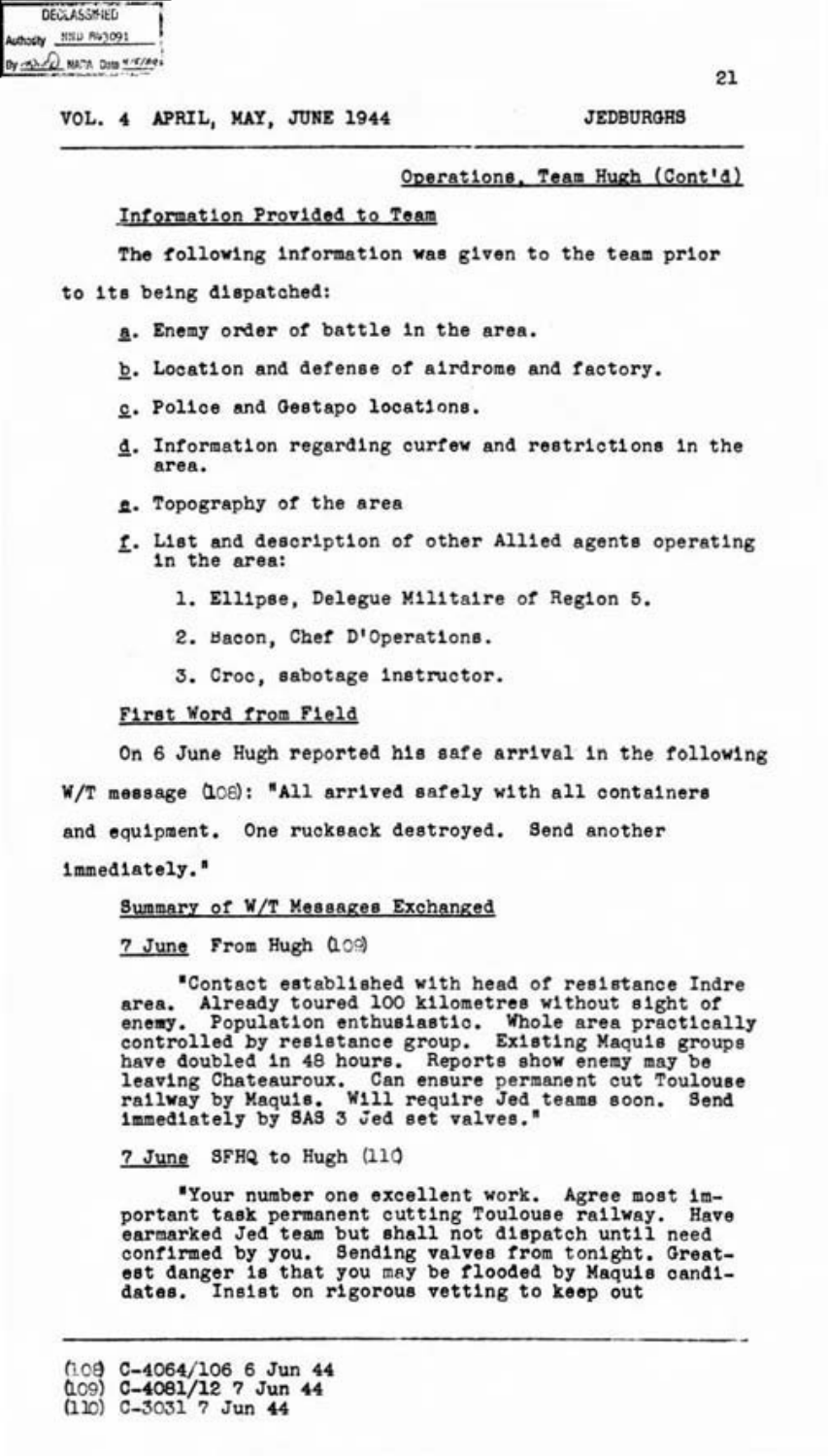| <b>DECLASSMIED</b> |                                |  |
|--------------------|--------------------------------|--|
|                    | Authority MNU P43091           |  |
|                    | By my of all NATA Data without |  |

**JEDBURGES** 

99

## Operations, Team Hugh (Cont'd)

undesirables. You must keep numbers down as otherwise manoeuvrability suffers and supplies may be inadequate."

## 8 June From Hugh (111)

"Impossible to limit the numbers joining the resistance owing to spontaneous uprising. Urgently require Jedburgh teams, arms and material.'

#### 8 June SFHQ to Hugh (112)

"Two eurekas in Indre area held by F circuit. These should now be located as best suited for non moon supply all resistance your area. Second Jedburgh ready at call from you as from llth June. Will be trained re-

#### 8 June SFHQ to Hugh (113)

"Highest priority now Bordeaux railway. This SAS<br>task but give them all help you can. FFI group 400<br>armed men in area LeBlanc also given this task and<br>receiving stores tonight. Coordinate through FFI chief<br>Indre. Subject t calling for ammunition state clearly types and quantities."

### 9 June SFHQ to Hugh (114)

"Give your proposals division of responsibility between yourself and next Jedburgh team. Also require report local command set up with view to eventual unification. State most urgent arms requirements for delivery with next Jedburgh team or whether they should bring standard Jedburgh containers."

#### 10 June SFHQ to Hugh (115)

"Send sconest new pinpoint for Jedburgh party due leave tomorrow Sunday. Give also alternative point.<br>We suggest this point should be same as yours. In future make your messages more comprehensible. Make use of word stop and avoid abbreviations."

#### 10 June SFHQ to Hugh (116)

"Will send from Sunday Jedburgh party of three men 15 containers 8 packages. BBC message included in cable."

### 11 June From Hugh (117)

"Morale good but depends on rapidity of invasion. Can one count on eventual arrival of paratroops. Pro-

| $(11)$ C-4086/16 8 Jun 44<br>(113 C-3043 8 Jun 44 | $(115)$ C-3075 10 Jun 44    |
|---------------------------------------------------|-----------------------------|
| $(113)$ C-3042 8 Jun 44                           | (116) C-5280 10 Jun 44      |
| $(114)$ C-3053 9 Jun 44                           | $(117)$ C-4124/23 11 Jun 44 |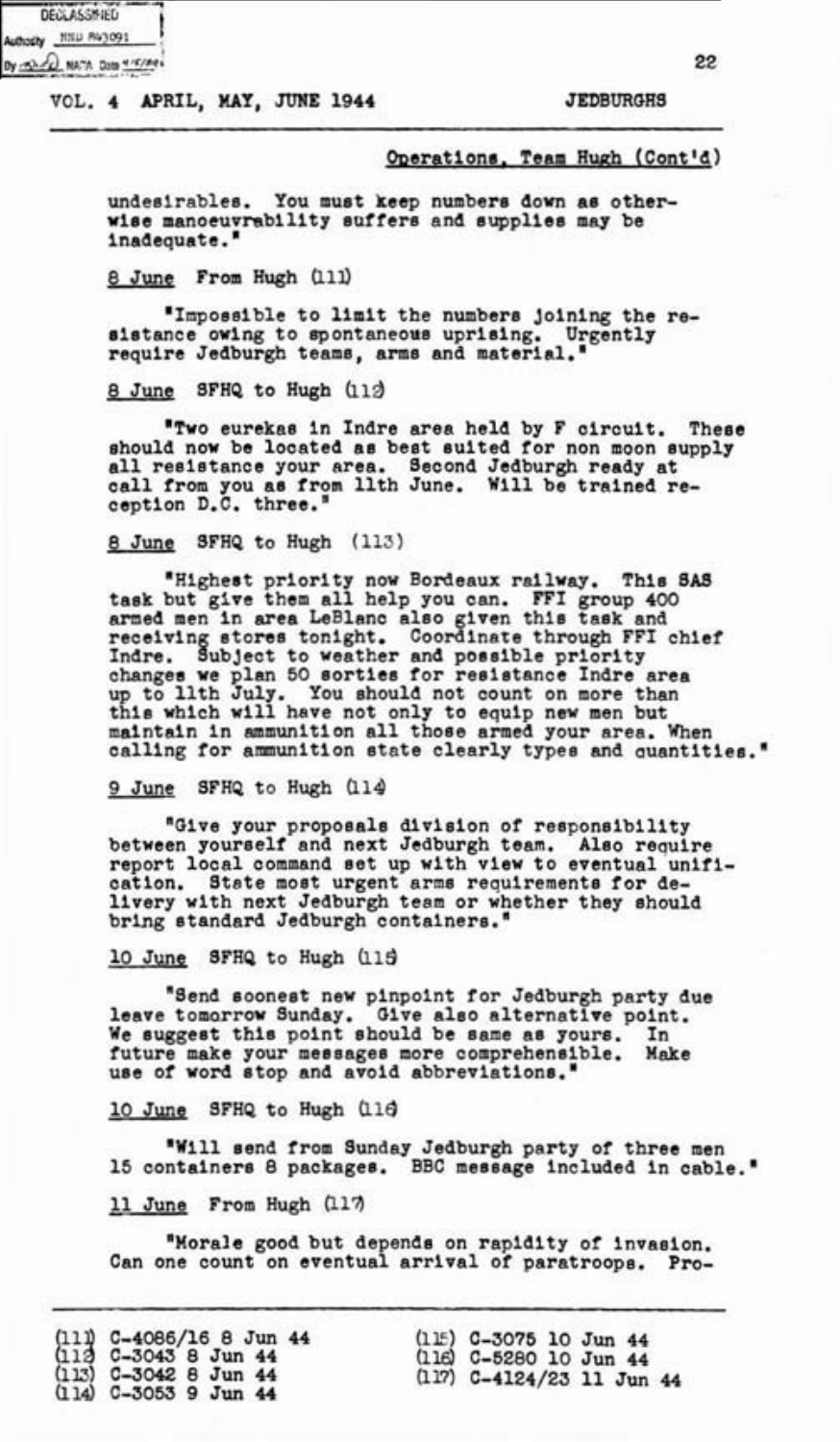| uthodly Hitl |                          |
|--------------|--------------------------|
|              | By - 53.00 NATA Data #16 |

#### **JEDBURGHS**

#### Operationa, Team Hugh (Cont'd)

pose organize area as arranged. Hugh remains with department chief FFI and organize reserve. 3 Jed teams in three sectors. Hugh could thus ensure control over local local conduction of work in sectors and recce further. Can now guarantee permanent cutting of all railway lines. Will work up to efficient ambushes."

11 June SFHQ to Hugh 019

"Reference paratroops our answer is no except SAS whose plans you can obtain. Reference proposed organiwhose pass you can obtain. Assertence proposed organi-<br>zation remember your briefing. Before any question of<br>control by you is raised you must get agreement local<br>FFI chief also that of Samuel to whom you are accredited and London headquarters."

12 June SFHQ to Hugh 019

"Jedburgh party 3 men 15 containers 8 packages coming tonight 12th Belabre Xray 17. If they miss re ception will rendezvous morning 13th Belabre Xray 14 cross roads of grande communication party 4 and nationale seven two seven at 5 o'clock local time."

13 June From Hugh (120)

"Increased enemy activity in this area. Germans<br>dispersed Maquis west of Chateauroux on lith June. On<br>9th June enemy repelled F.T.P. groups who attacked a<br>train in Argenton - Q - 37 Station, 48 partisens and<br>70 civilians b

13 June From Hugh (Confirming the arrival of Hamish) (191)

"All arrived. Operator hurt ankle. Further news later."

13 June SFHQ to Hugh (172)

"If region gets too hot you should endeavor to persuade resistance to retreat towards the Creuse where they may be supplied and finally to the Massif Central<br>where they should be able to hold out indefinitely."

14 June From Hugh 022)

"Got your message 19. Answer is yes. We meet and<br>plan at least once a day. Enemy attacking maquis in<br>Chateauroux forest with shell fire."

15 June From Hugh (124)

"Thank you 35 containers arrived other night in-<br>cluding 12 intended for us. Several packages lost. Did not receive piats, tobacco, boots, shorts, or<br>petrol. Urgently require petrol. Eureka arrived safely. Operator twisted ankle. Hamish moving to La Chatre<br>today.

| 018) C-5821 11 Jun 44<br>$(119)$ C-5828 12 Jun 44       |  | $0.22$ C-5829 13 Jun 44<br>$(123)$ C-4198/30 14 Jun 44 |  |
|---------------------------------------------------------|--|--------------------------------------------------------|--|
| $(120)$ C-4175/28 13 Jun 44<br>$(D21)$ C-4176 13 Jun 44 |  | $(124)$ C-4234/31 15 Jun 44                            |  |

23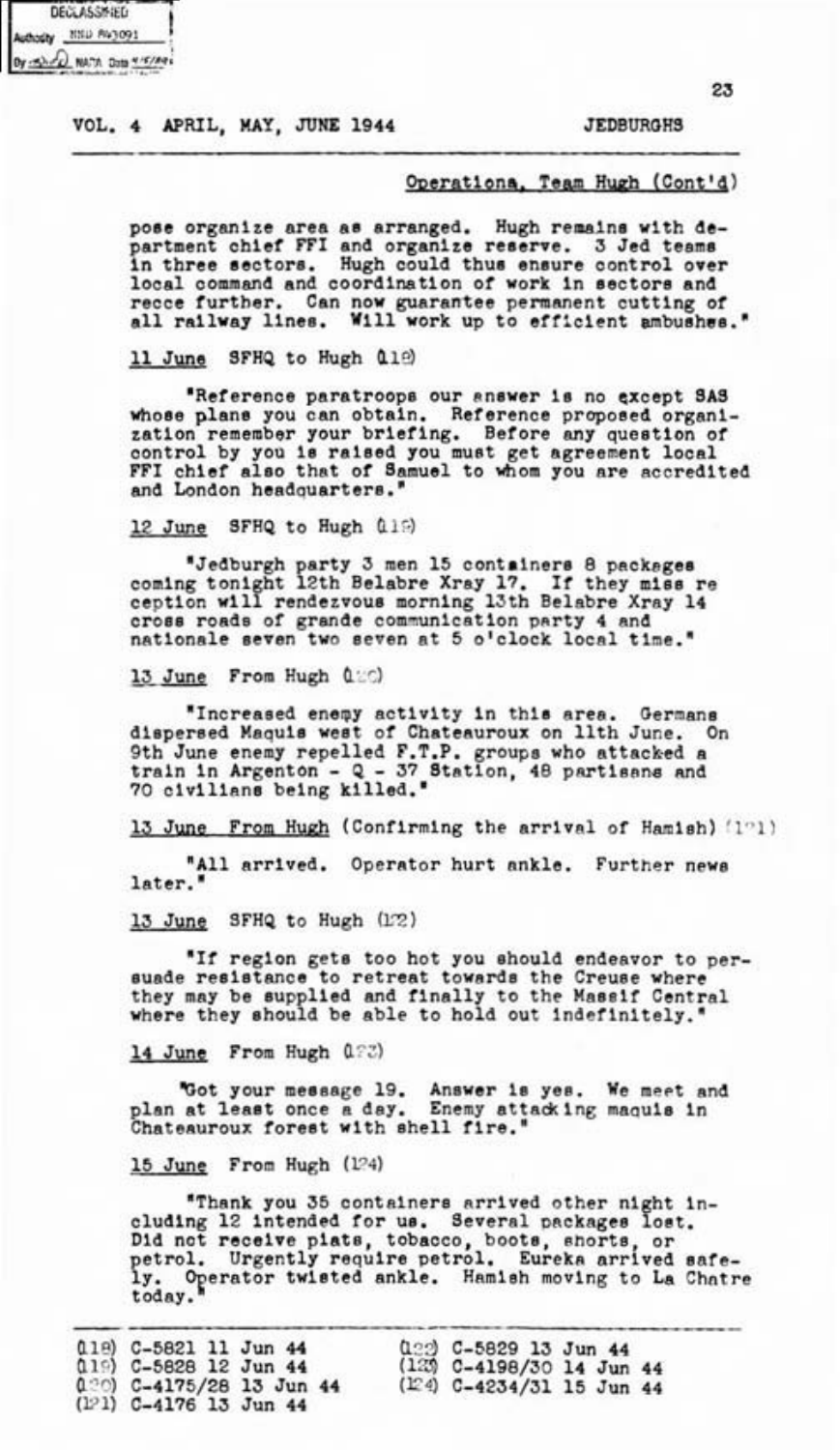| <b>DECLASSMIED</b>             |  |
|--------------------------------|--|
| Authority NSD R43091           |  |
| By - Ah - C) NATA Data 4/6/84+ |  |

**JEDBURGES** 

Operations, Team Hugh (Cont'd)

15 June From Hugh (125)

"Maguis in Equeille Buzancais area very active.  $If$ enemy activity does not increase may request team for

17 June SFHQ to Hugh 028

"Das Reich Division believed moving northward by rail Coutras-Poitiers. Alert SAS and inform us if any<br>of his teams can attack."

17 June From Hugh 027

"SAS well established. Maquis in area only re-<br>cently formed. Morale feeble. Would take three months to train. Please give directive.

17 June From Hugh (128)

"All Maguis warned to look out for 12 missing SAS."

18 June From Hugh (129)

"Two of missing SAS contacted by maguis."

19 June SFHQ to Hugh 0.30

"Keep maquis groups small and give each group a specific target. Report progress and targets. Give information and progress SAS in your area.

21 June From Hugh (131)

"Hugh, Chief FFI and Delegue Militaire have contacted Colonel ORA who will take military command and ences of the new mine wind a control and organized<br>as follows: (1)Statio personnel consisting of men armed<br>at home as well as small maguis. Will carry out sabon<br>tage. Harassing. Maintain resistance whole area. (2) Mobile elements consisting of better fighting elements<br>will be formed in large zone south of Algurade in contact with Creuse which region we are visiting shortly. Morale all maguis not poor but a hell of a lot to do and every step takes a lifetime to arrange. Reference Sad Athletic Sack - we are informed they are in Vienne though will have information shortly."

22 June SFHQ to Hugh 032

"Organization Indre approved but caution against extending to Creuse which is in other hands.

22 June SFHQ to Hugh 0.33)

"Interfere with movement German infantry division moving northwards from Toulouse and report progress.

|                                                       |  | $(130)$ C-5845 19 Jun 44 |
|-------------------------------------------------------|--|--------------------------|
| $(125)$ C-4235/32 15 Jun 44<br>(126) C-5838 17 Jun 44 |  | 0.31) C-4395/3 21 Jun 44 |
| 027) C-4284/33 17 Jun 44                              |  | $(132)$ C-5852 22 Jun 44 |
| 0.28) C-4285/34 17 Jun 44                             |  | 0.33) C-5855 22 Jun 44   |
| $(129)$ $C-4312/35$ 18 Jun 44                         |  |                          |

 $\sigma_A$